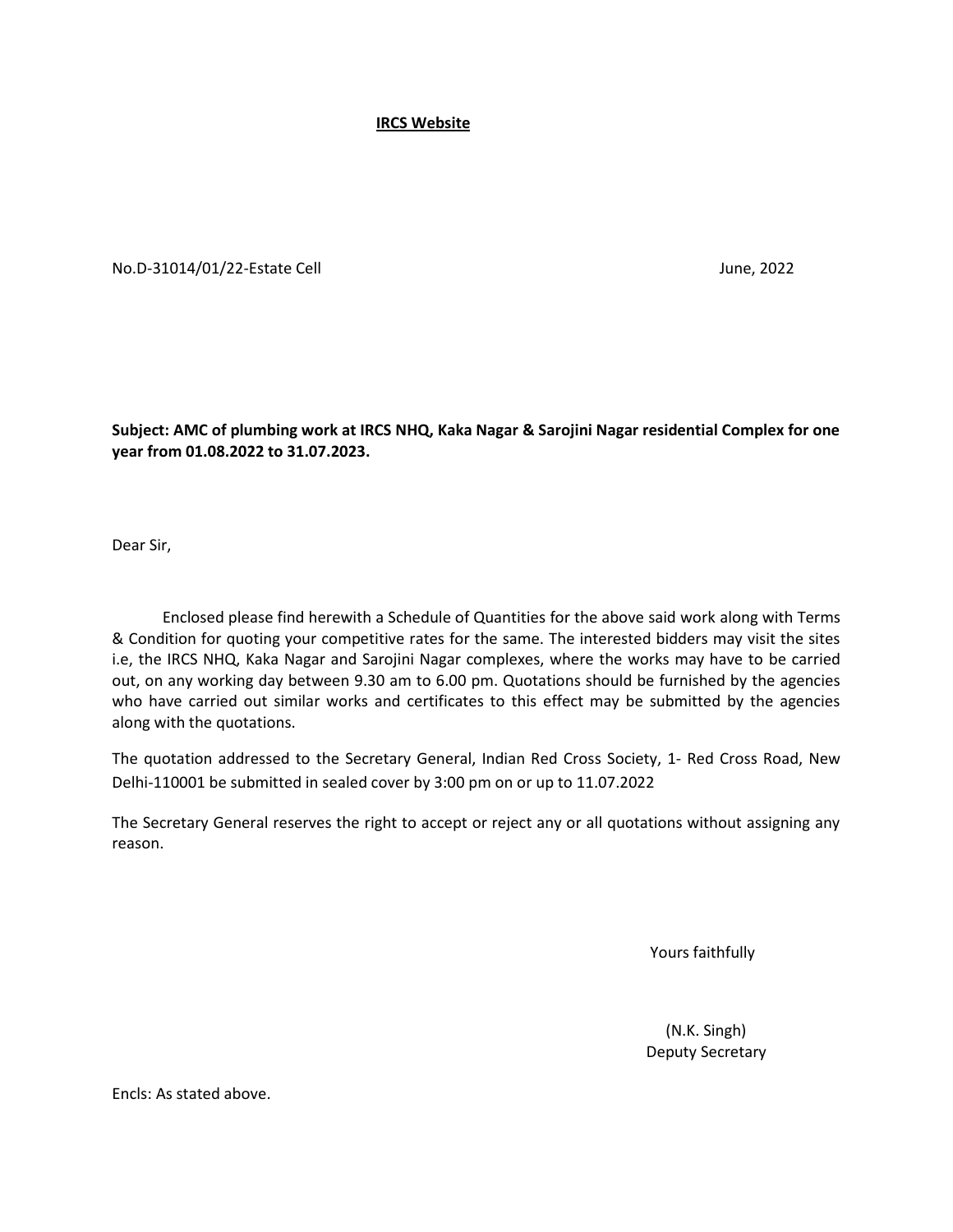## **INDIAN RED CROSS SOCIETY**

## **Schedule of Quantities**

## **Subject: AMC of plumbing work at IRCS NHQ, Kaka Nagar & Sarojini Nagar residential Complex for one year from 01.08.2022 to 31.07.2023.**

| S.             | <b>Description of Item</b>                                                                                                                                                                                                                                                              | Quantity<br>Unit                                 |                                  | Rate           |              | Amount |
|----------------|-----------------------------------------------------------------------------------------------------------------------------------------------------------------------------------------------------------------------------------------------------------------------------------------|--------------------------------------------------|----------------------------------|----------------|--------------|--------|
| No.            |                                                                                                                                                                                                                                                                                         |                                                  |                                  | <b>Figures</b> | <b>Words</b> | (Rs)   |
| $\mathbf{1}$   | Repair to Bib Cock/Pillar Cock including<br>change of washer/ face etc. complete<br>15mm dia.                                                                                                                                                                                           | 15 Numbers                                       | each                             |                |              |        |
| $\overline{2}$ | Repair to flushing cisterns 5Lt -10Lt<br>capacity including replacement of any<br>parts thereof.                                                                                                                                                                                        | 15 Numbers                                       | each                             |                |              |        |
| $\overline{3}$ | Replacement by removing the old fitting &<br>providing and fixing G.I. Pipes complete<br>with G.I. fittings and clamps i/c cutting<br>and making good the walls/ trenching and<br>refilling etc. :-<br>15 mm nominal bore<br>(i)<br>(ii) 20 mm nominal bore<br>(iii) 40 mm nominal bore | 20 Metres<br>10 Metres<br>10 Metres<br>10 Metres | Metre<br>Metre<br>Metre<br>Metre |                |              |        |
|                | (iv) 50 mm nominal bore                                                                                                                                                                                                                                                                 |                                                  |                                  |                |              |        |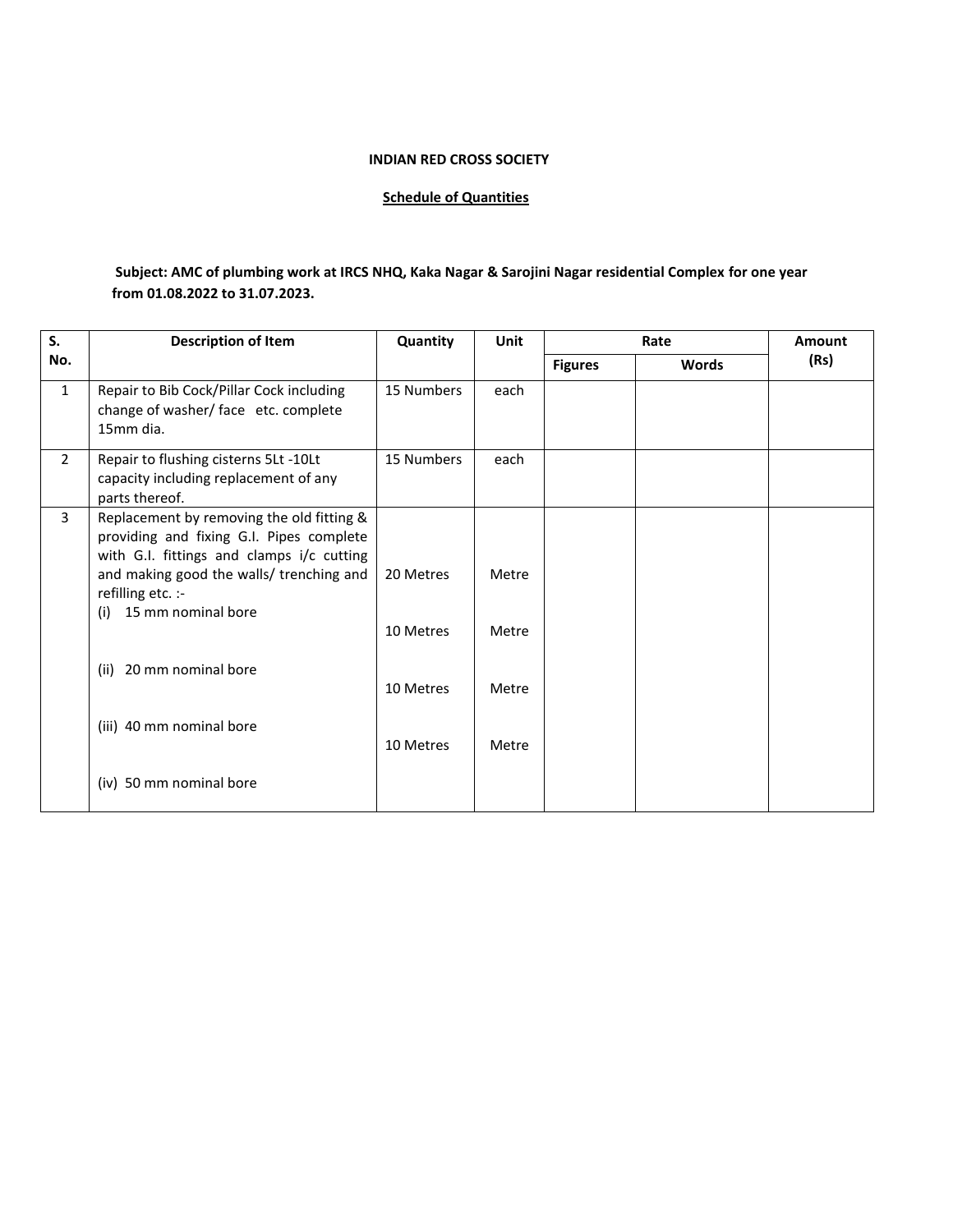| 4. | Replacement by removing the old fitting &                                           |            |      |  |  |
|----|-------------------------------------------------------------------------------------|------------|------|--|--|
|    | providing and fixing of Gun metal gate<br>valve with C.I. wheel of approved quality |            |      |  |  |
|    |                                                                                     | 10 Numbers | each |  |  |
|    | 15 mm nominal bore<br>(i)                                                           |            |      |  |  |
|    |                                                                                     | 5 Numbers  | each |  |  |
|    | (ii) 20 mm nominal bore                                                             |            |      |  |  |
|    |                                                                                     | 5 Numbers  | each |  |  |
|    | (iii) 40 mm nominal bore                                                            |            |      |  |  |
|    |                                                                                     | 2 Numbers  | each |  |  |
|    | (iv) 50 mm nominal bore                                                             |            |      |  |  |
|    | (v) 80 mm nominal bore                                                              | 2 Numbers  | each |  |  |
|    |                                                                                     |            |      |  |  |
| 5  | Replacement by removing the old fitting &                                           |            |      |  |  |
|    | providing and fixing of Gun metal Ball<br>valve of approved quality                 | 10 Numbers | each |  |  |
|    | (i) 15 mm nominal bore                                                              |            |      |  |  |
|    |                                                                                     | 8 Numbers  | each |  |  |
|    | (ii) 20 mm nominal bore                                                             |            |      |  |  |
|    |                                                                                     | 15 Numbers | each |  |  |
|    | (iii) 25 mm nominal bore                                                            |            |      |  |  |
|    |                                                                                     | 2 Numbers  | each |  |  |
|    | (iv) 40 mm nominal bore                                                             |            |      |  |  |
|    |                                                                                     | 2 Numbers  | each |  |  |
|    | (iv) 50 mm nominal bore                                                             |            |      |  |  |
|    |                                                                                     |            |      |  |  |
| 6  | (i) Replacement by removing the old                                                 |            |      |  |  |
|    | fitting & providing and fixing brass bib<br>Cock of approved quality                | 10 Numbers | each |  |  |
|    | 15 mm dia nominal bore                                                              |            |      |  |  |
|    | (ii) Replacement by removing the old                                                |            |      |  |  |
|    | fitting and providing & fixing CP brass<br>pillar Cock of approved quality          |            |      |  |  |
|    | conforming to IS standards and weighing                                             | 10 Numbers | each |  |  |
|    | not less than 690 gms<br>15mm dia nominal bore                                      |            |      |  |  |
|    | (iii) Replacement by removing the old                                               |            |      |  |  |
|    | fitting & providing and fixing CP brass<br>long body bib cock of approved quality   | 10 Numbers | each |  |  |
|    | conforming to IS standards and weighing                                             |            |      |  |  |
|    | not less than 690 gms                                                               |            |      |  |  |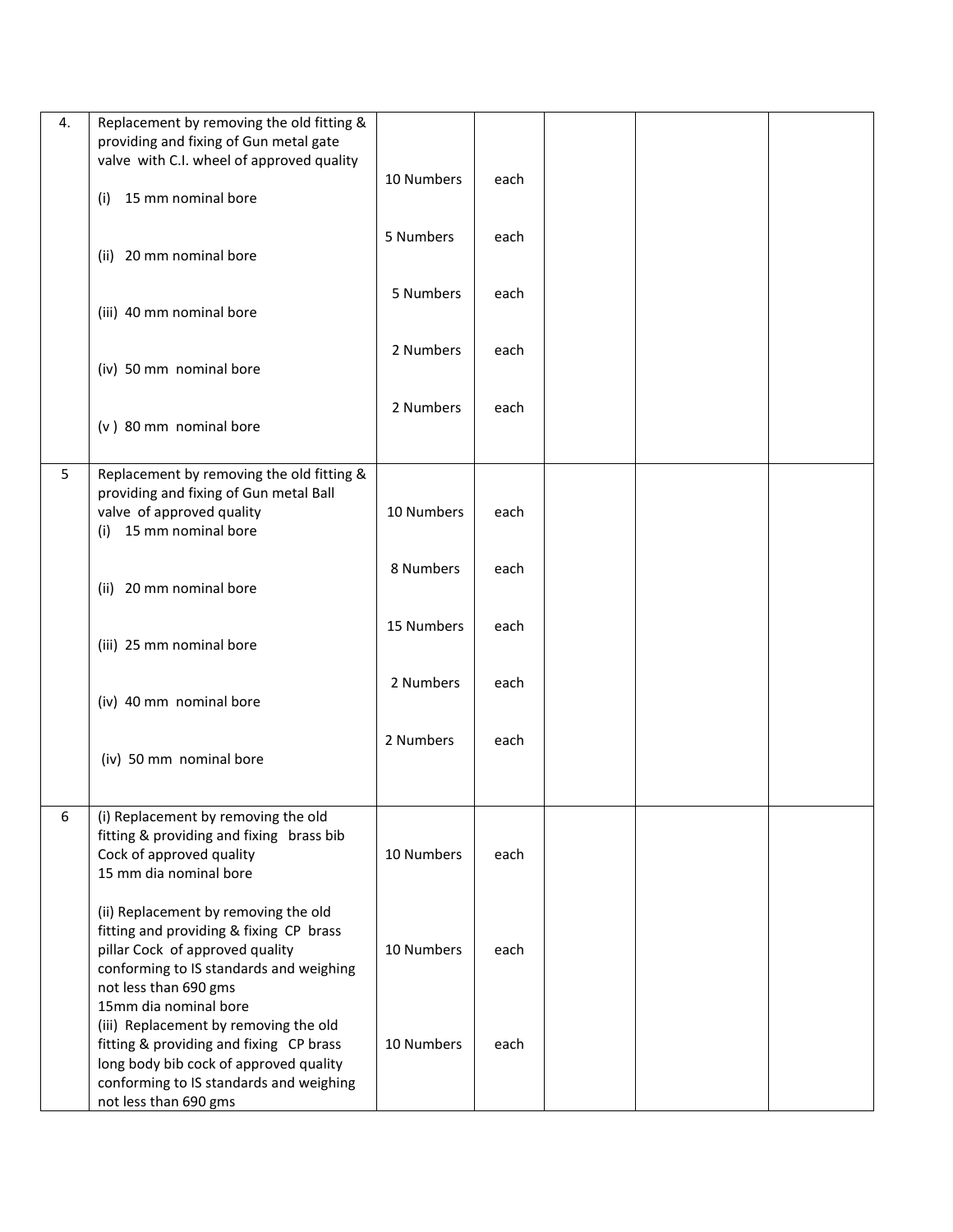|                | 15 mm nominal bore                                                                                                                                                                                                                                                                                                                                                                                                                                            |                                     |                         |  |  |
|----------------|---------------------------------------------------------------------------------------------------------------------------------------------------------------------------------------------------------------------------------------------------------------------------------------------------------------------------------------------------------------------------------------------------------------------------------------------------------------|-------------------------------------|-------------------------|--|--|
| $\overline{7}$ | Replacement by removing the old fitting &<br>providing and fixing Chlorinated Polyvinyl<br>Chloride (CPVC) pipes, having thermal<br>stability for hot & cold water supply,<br>including all CPVC plain & brass threaded<br>fittings, including fixing the pipe with<br>clamps at 1.00 m spacing. This include<br>jointing of pipes & fittings with one step<br>CPVC solvent cement and testing of joints<br>complete<br>(i) 15 mm dia nominal outer dia Pipes | 25 Metres<br>20 Metres<br>10 Metres | Metre<br>Metre<br>Metre |  |  |
|                | (ii) 20 mm dia nominal outer dia Pipes<br>(iii) 40 mm dia nominal outer dia Pipes                                                                                                                                                                                                                                                                                                                                                                             |                                     |                         |  |  |
| 8              | Replacement by removing the old fitting<br>& providing and fixing uplasticised PVC<br>Connection Pipe with brass unions<br>45 cm length<br>(i) 15 mm nominal bore                                                                                                                                                                                                                                                                                             | 20 nos                              | each                    |  |  |
| 9              | Replacement by removing the old fitting &<br>providing and fixing unplasticised Rigid<br>PVC Pipes conforming to IS: 13592 Type A,<br>including jointing with seal ring<br>conforming to IS: 5382, leaving 10 mm gap<br>for thermal expansion,<br>(I). 75 mm diameter<br>(II). 100 mm diameter                                                                                                                                                                | 10 metres<br>10 metres              | Metre<br>Metre          |  |  |
| 10             | Replacement by removing the old fitting &<br>providing and fixing Soil, waste and vent<br>pipes;<br>$(i).75$ mm dia<br>Sand cast iron S&S pipe as per IS: 1729                                                                                                                                                                                                                                                                                                | 06 Metres                           | Metre                   |  |  |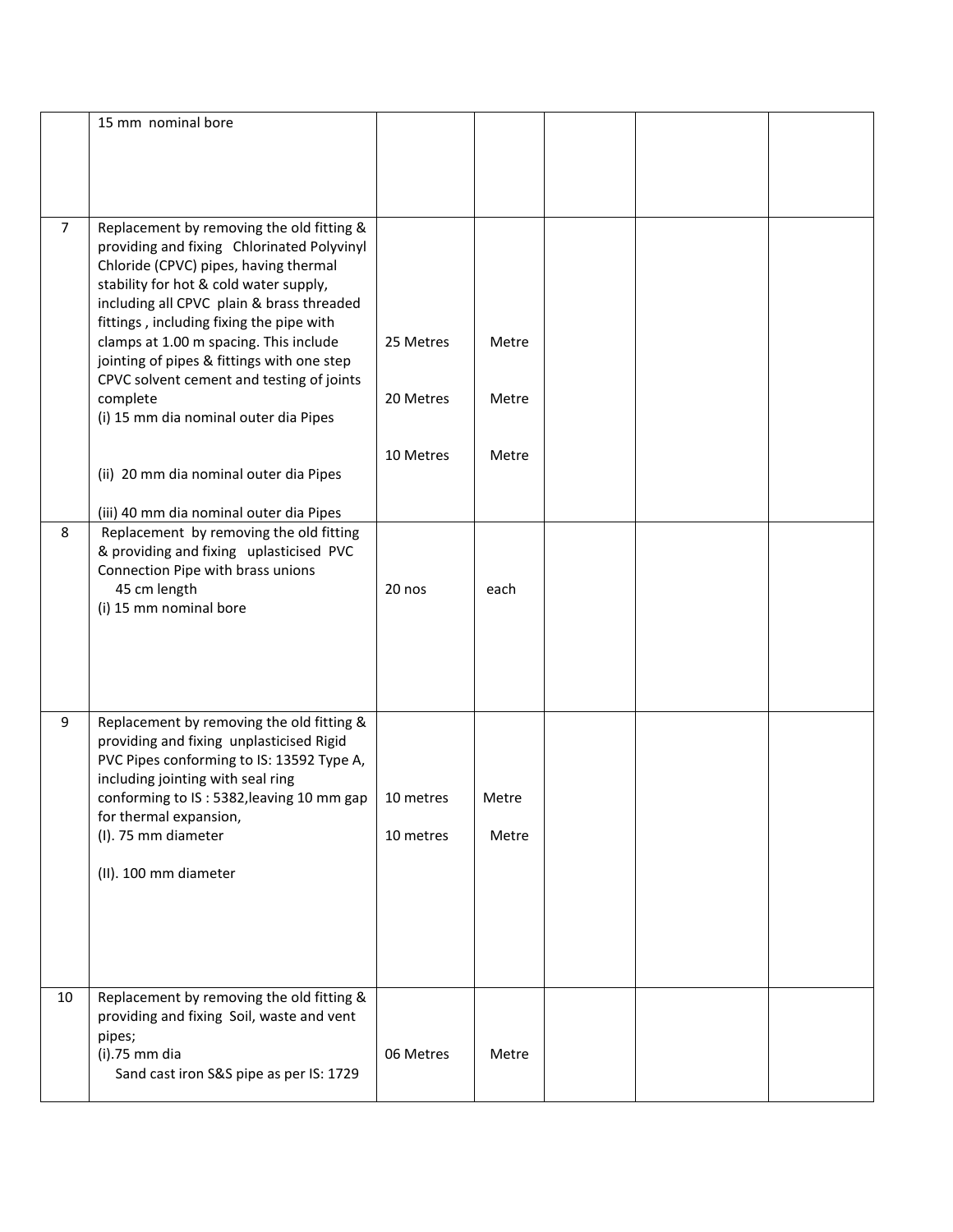|    | (ii).100 mm dia<br>Sand cast iron S&S pipe as per IS: 1729                                                                                                                                         | 06 Metres  | Metre |  |  |
|----|----------------------------------------------------------------------------------------------------------------------------------------------------------------------------------------------------|------------|-------|--|--|
| 11 | Replacement by removing the old fitting &<br>providing and fixing white vitreous china<br>water closet squatting pan (Indian type)<br>(i). Long pattern W.C. pan of size 580mm                     | 3 Numbers  | each  |  |  |
|    | (ii) Orissa pattern W.C. pan of size<br>580x440 mm                                                                                                                                                 | 3 Numbers  | each  |  |  |
|    | (iii) Replacement by removing the old<br>fitting & providing and fixing white<br>vitreous china pedestal type (European<br>type/ wash down type ) water closet pan                                 | 3 Numbers  | each  |  |  |
|    |                                                                                                                                                                                                    |            |       |  |  |
| 12 | Replacement by removing the old fitting &<br>providing and fixing 8 mm dia C.P. / S.S.<br>Jet with flexible tube upto 1 metre long<br>with suitable to Eureopean type W.C. of<br>quality and make. | 10 Numbers | each  |  |  |
| 13 | Replacement by removing the old fitting &<br>providing and fixing 8 mm dia C.P. / S.S.<br>Health Faucet with flexible tube upto 1<br>metre long of quality and make.                               | 10 Numbers | each  |  |  |
| 14 | Replacement by removing the old fitting<br>& providing and fixing CP Brass 32 mm<br>size Bottle Trap of approved quality &<br>make.                                                                | 5 Numbers  | each  |  |  |
| 15 | Replacement by removing the old fitting &<br>providing and fixing solid plastic seat with<br>lid for pedestal type W.C. pan complete.<br>White solid plastic seat with lid                         | 4 Numbers  | each  |  |  |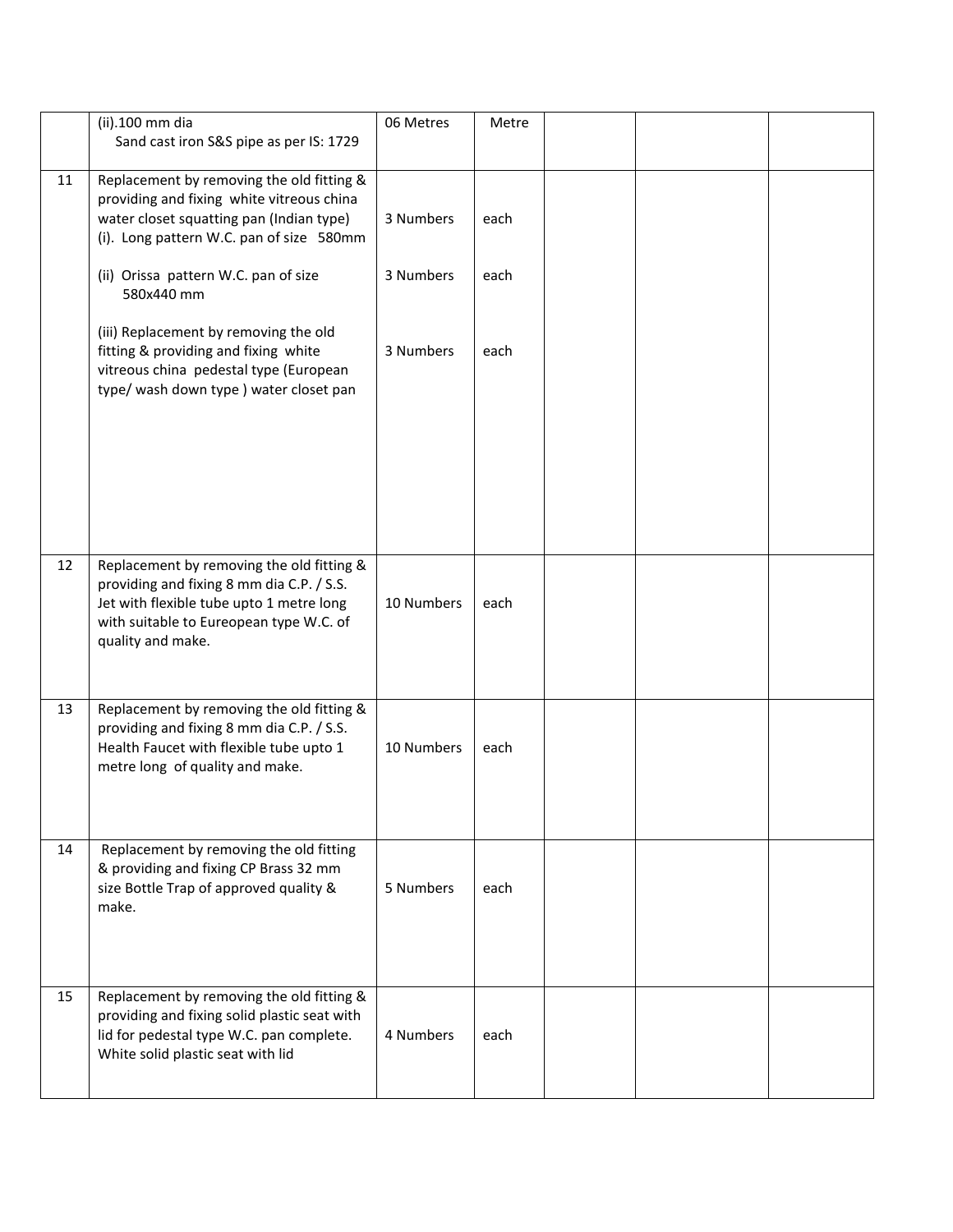| 16 | Replacement by removing the old fitting &<br>providing and fixing G.I. unions in G.I.<br>pipe including cutting and threading the |            |      |       |  |
|----|-----------------------------------------------------------------------------------------------------------------------------------|------------|------|-------|--|
|    | pipe and making long screws, including                                                                                            |            |      |       |  |
|    | excavation, refilling the earth or cutting of<br>wall and making good the same complete                                           | 10 Numbers | each |       |  |
|    | wherever required:                                                                                                                | 10 Numbers | each |       |  |
|    | (i) 15 mm nominal bore                                                                                                            |            |      |       |  |
|    |                                                                                                                                   |            |      |       |  |
|    | (ii) 20 mm nominal bore                                                                                                           |            |      |       |  |
|    |                                                                                                                                   |            |      | Total |  |
|    |                                                                                                                                   |            |      |       |  |

 (N.K. Singh) Deputy Secretary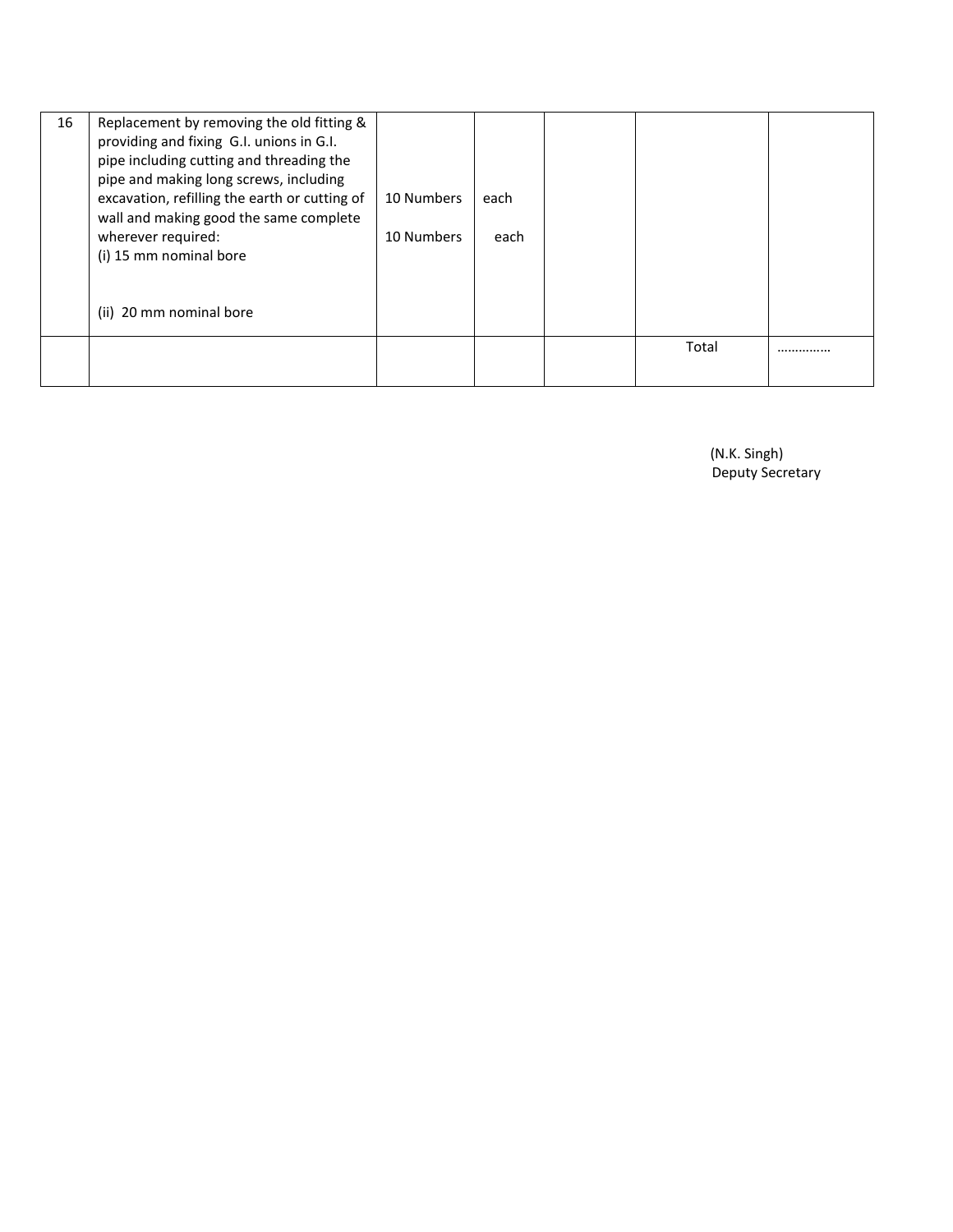## **TERMS & CONDITIONS OF CONTRACT**

1. The specifications for the works shall be as per CPWD specifications 1996 Volume I to VI with up–to- date correction slips except where otherwise specified in the description of item given in the Schedule of Quantities or in the specifications given below:-

Where for any items, the specifications given in the above documents are not covered; relevant I.S.I./BIS Specifications shall be followed.

If there is any difference in the above mentioned specifications and the description of various items given in the schedule of quantities combined with the additional specifications and conditions mentioned hereinafter, the later shall prevail.

- 2. The rates quoted by the contractors shall be applicable for all heights and depths, leads & lifts involved unless otherwise specified in the items.
- 3. The complaints will be attended in 6-10 hours time . In case, it is not done, the work will be got done from other agency and necessary deductions on the basis of actual payment will be made from bill of the contractor.
- 4. The contractor will employ experienced and skilled staff for the work.
- 5. 10% Security Deposit will be deducted on gross amount from each running bill and final bill. The amount of Security Deposit will be refunded after 6 months from the date of completion or after the final bill has been prepared and passed which-ever is later.
- 6. The recovery of water charges shall be made from each running bill  $\omega$  1.50% of the gross amount of the bill.
- 7. TDS: TDS as applicable will be recovered from the bill.
- 8. GST: GST as applicable will be paid by contractors for credit in IRCS GST No. 7AAATI4270N1ZE
- 9. Cement where ever required, will be arranged by the Contractors himself / themselves at site of work. The day- to- day receipts & issue accounts of cement shall be maintained by the officer-in-charge of the work and signed daily by the contractor or his authorized agents, as per CPWD pattern.
- 10. The quantities shown in the schedule of quantities are approximate. Payment will be made on the basis of actual work done after taking measurements as per mode of measurements prescribed in CPWD Specifications 1996 Volume I to VI with up-to-date correction slips.
- 11. Any compensation payable under the workmen's compensation Act 1923 shall be borne by the Contractor.
- 12. All taxes on materials etc. in respect of this contract shall be payable by Contractor and the Society shall not entertain any claim whatsoever in this respect.
- 13. All incidental charges of any kind whatsoever such as Octroi, Royalty, cartage, storage etc. shall be borne exclusively by the contractor and nothing extra shall be paid to him.
- 14. Walls, floors of every kind will be cut by the contractor. All minor repairs such as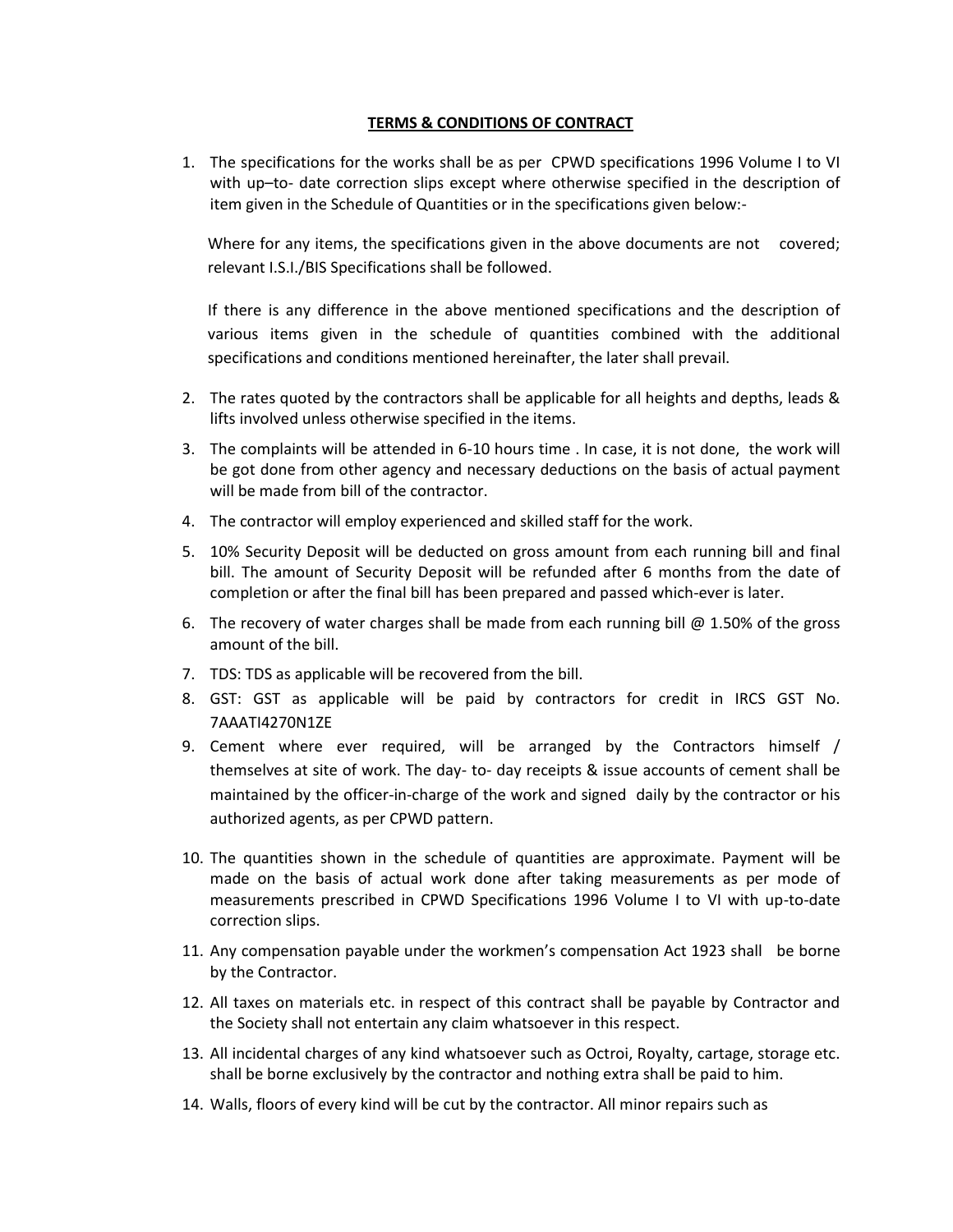filling of holes in walls, patch repair in cement will be carried out by the contractor at his own cost before the white washing or colour washing is done. Nothing extra will be paid on this account.

- 15. The contractor shall inspect the site to fully acquaint himself about the conditions in regard to accessibility of site, nature and extent of grounds, working conditions including stacking of materials, arranging of T & P etc & conditions affecting accommodation & movement of labour etc, required for satisfactory execution of the contract. No claim whatsoever on such account shall be entertained in any circumstances.
- 16. The contractor shall construct at his cost suitable Godown at the IRCS NHQ for storing the materials. He shall also employ necessary watch and ward establishment for the purpose. Nothing will be paid on this account.
- 17. Unless otherwise provided in the descriptions of various items of work, the rates shall be for completed items of work covering all materials, labour carriage royalties, fees, rents, sales, tax, octroi, wastage tools, plants, equipment, transport/travelling , temporary constructions and risks arising out of all. No claim whasoever will be entertained on this account.
- 18. Variation in rates: If after submission of the tender / quotation and / or during the progress of the work, the prices of any materials, hire charges of T&P, wages of labour and or other items of work increase by an Act of Legislature (Central or State) and/ or any notification there under, or on account of new / revised duties or levies such as octroi etc. Labour award, revision of minimum wages of labour or any other reasons, whatsoever, no claims shall be entertained on this account.
- 19. Work site order book: A work site order book shall be maintained in which all the instructions issued to the contractor or his authorized agents in respect of the execution of work shall be recorded by the Architect/ Engineer-in-charge or Society's representatives. The contractor or his authorized agents shall be bound to carry out the instructions & sign the relevant entries in this Book.
- 20. The Contractor shall return to I.R.C.S. all dismantled material obtained by him while doing the work.
- 21. The contractor will obtain certificate from users for the work done and submit to the department.
- 22. The contractor shall be bound to bear the expenses of defence of every suite, action or otter proceedings at law that may be brought by any person for injury sustained or damage to any property, whatsoever, which may arise out of or in consequence of the construction and maintenance of works owing to neglect of the proper precautions and to pay any damages and cost which may be awarded in any such suit, action or proceedings to any such person or which may with the consent of the contractor be paid to compromise any claim by any such person. He shall also identify and keep indemnified the IRCS against all damages and costs consequent upon such claims arising from any such injuries or damages to person (s) or property